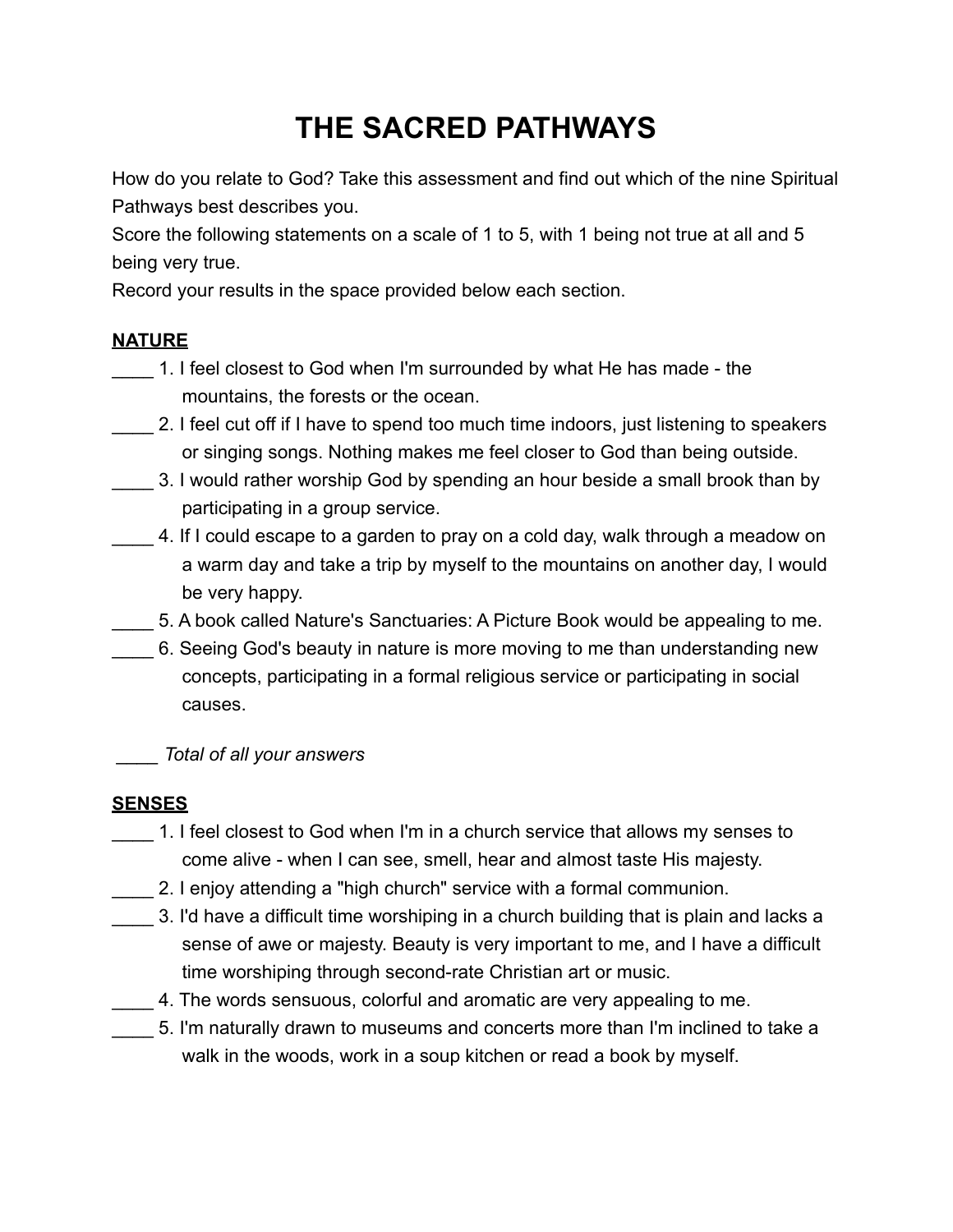\_\_\_\_ 6. I would really enjoy drawing exercises or classical music playing in the background to improve my prayer life.

 *\_\_\_\_ Total of all your answers*

#### **TRADITIONS**

- 1. I feel closest to God when I'm participating in a familiar form of worship that has memories dating back to my childhood. Rituals and traditions move me more than anything else.
- 2. I begin to feel closest to God when I am symbolically sacrificing for God.
- \_\_\_\_ 3. The words "tradition" and "history" are very appealing to me.
- \_\_\_\_ 4. Participating in a formal liturgy or "prayer book" service, developing symbols that I can place in my car, home or office, and developing a Christian calendar for our family to follow are activities I would enjoy.
- \_\_\_\_ 5. A book about Liturgy would be appealing to me.
- \_\_\_\_ 6. I would really enjoy developing a personal rule (or ritual) of prayer.

 *\_\_\_\_ Total of all your answers*

# **ACTIVIST**

- 1. I feel closest to God when I am cooperating with Him in standing up for His justice: writing letters to government officials and newspaper editors, picketing at a place of injustice, urging people to vote or becoming informed about current issues.
- \_\_\_\_ 2. I get very frustrated if I see apathetic Christians who don't become active. I want to drop everything else I'm doing and help the church overcome its apathy.
- \_\_\_\_ 3. The terms "courageous confrontation" and "social activism" are very appealing to me.
- \_\_\_\_ 4. Activities such as confronting a social evil, attending a meeting of the local school board to challenge the new curriculum and volunteering on a political campaign are important to me.
- \_\_\_\_ 5. The book *Fighting Modern Day Slavery* would be appealing to me.
- \_\_\_\_ 6. I would rather stand in the rain for an hour to confront an evil than sit in a room by myself for an hour and pray, take a walk through the woods or spend an hour reading a book.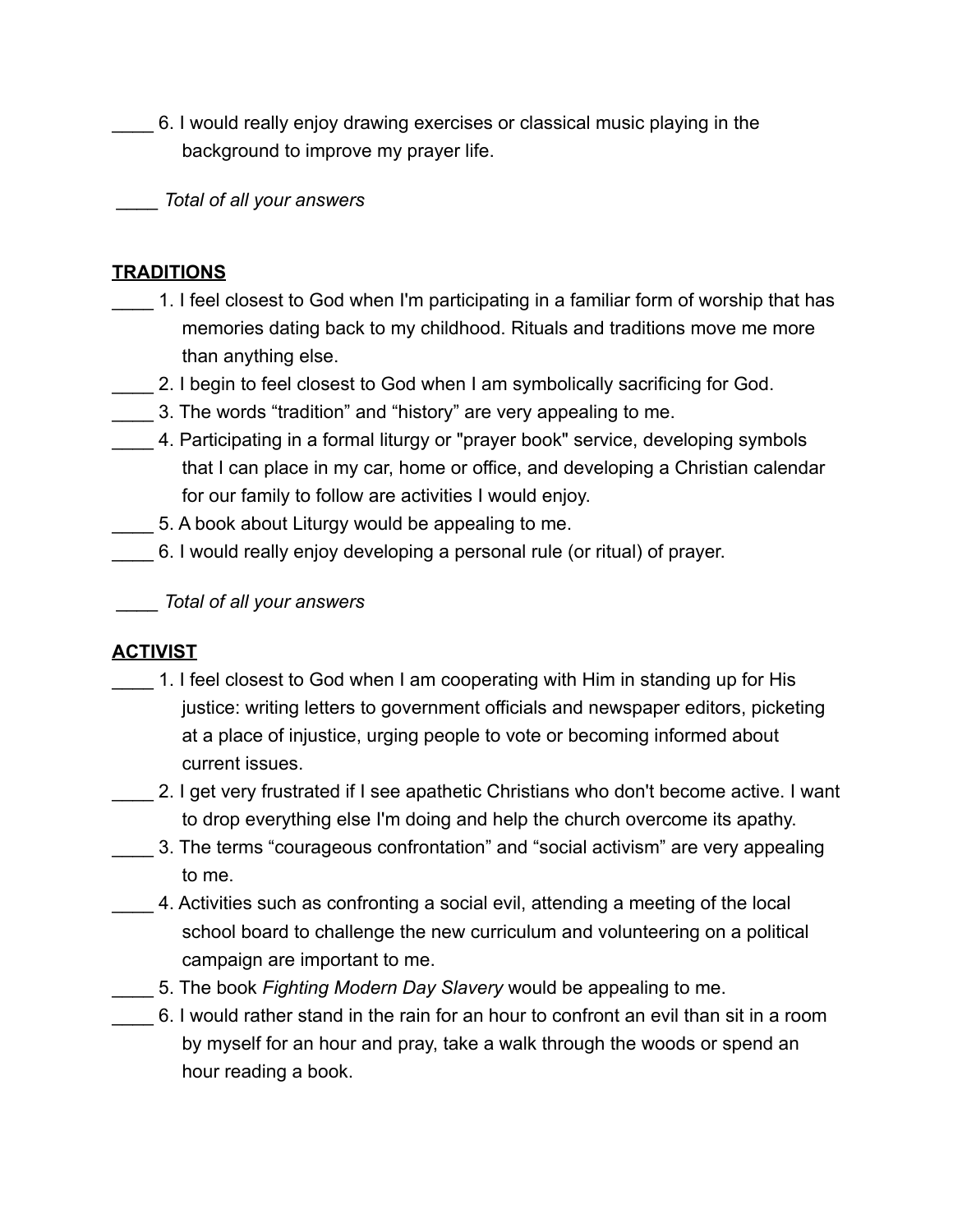*\_\_\_\_ Total of all your answers*

## **SOLITUDE**

- 1. I feel closest to God when I am alone and there is nothing to distract me from focusing on His presence.
- \_\_\_\_ 2. I would describe my faith as more "internal" than "external."
- \_\_\_\_ 3. The words "silence," "solitude" and "discipline" are very appealing to me.
- 1. Taking an overnight retreat by myself at a monastery where I could spend large amounts of time alone in a small room praying, studying God's Word and fasting for one or more days are all activities I would enjoy.
- 5. I would enjoy reading a book about Silence and Prayer.
- \_\_\_\_ 6. I would really enjoy spending time on a night watch, taking a short vow of silence or simplifying my life.

 *\_\_\_\_ Total of all your answers*

## **CAREGIVER**

- \_\_\_\_ 1. I feel closest to God when I see Him in the needy, the poor, the sick and the imprisoned. I feel God's presence most strongly when I am sitting quietly by the bed of someone who is lonely or ill or when I am taking a meal to someone in need. You can count on me to offer a ride or to volunteer for helping activities.
- 1. 2. I grow weary of Christians who spend their time singing songs while a sick neighbor goes without a hot meal or a family in need doesn't get help fixing their car.
- \_\_\_\_ 3. The words "service" and "compassion" are very appealing to me.
- 4. I sense God's power when I am counseling a friend who has lost a job, preparing meals for or fixing the car of a family in need, or spending a week at an orphanage in Mexico.
	- \_\_\_\_ 5. A book titled "99 Ways to Help Your Neighbor" would be very appealing to me.
- \_\_\_\_ 6. I would rather nurse someone to health or help repair someone's house than teach an adult Sunday school class, go on a prayer and fasting retreat or take a lonely walk in the woods.

 *\_\_\_\_ Total of all your answers*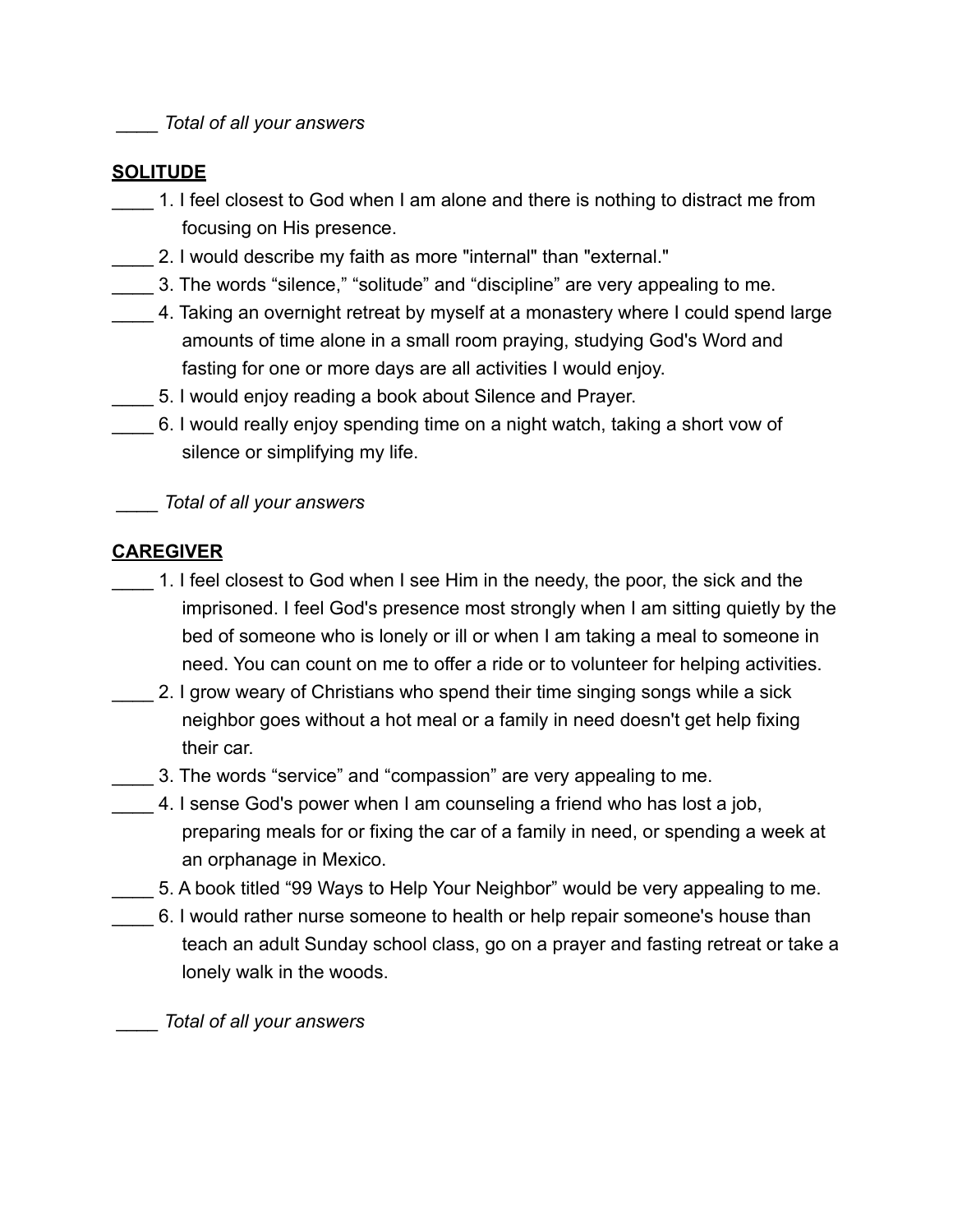## **ENTHUSIAST**

- \_\_\_\_ 1. I feel closest to God when my heart is sent soaring and I feel like I want to burst, worship God all day long and shout out His name. Celebrating God and His love is my favorite form of worship.
- 2. God is an exciting God, and we should be excited about worshiping Him. I don't understand how some Christians can say they love God, and then act like they're going to a funeral whenever they walk into church.
- 13. The words "celebration" and "joy" are very appealing to me.
- 4. I would enjoy attending a workshop on learning to worship through dance or a worship session with contemporary music. I expect that God is going to move in some unexpected ways.
- \_\_\_\_ 5. I would enjoy reading the book *The Mystery and Excitement of Walking With God*.
- \_\_\_\_ 6. I spend more money on music and worship downloads than on books.

 *\_\_\_\_ Total of all your answers*

## **CONTEMPLATIVE**

- 1. I feel closest to God when my emotions are awakened, when God quietly touches my heart, tells me that He loves me and makes me feel like I'm His closest friend. I would rather be alone with God contemplating His love than participating in a formal liturgy or being distracted by a walk outside.
- \_\_\_\_ 2. The most difficult times for me are when I can't feel God's presence within me.
- \_\_\_\_ 3. The words 'lover," "intimacy" and "heart" are very appealing to me.
- \_\_\_\_ 4. I really enjoy having 30 minutes of uninterrupted time each day to sit in quiet prayer and "hold hands" with God, writing love letters to Him and enjoying His presence.
	- \_\_\_\_ 5. I would enjoy reading *The Transforming Friendship*.
- \_\_\_\_ 6. When I think of God, I think of love, friendship and adoration more than anything.

 *\_\_\_\_ Total of all your answers*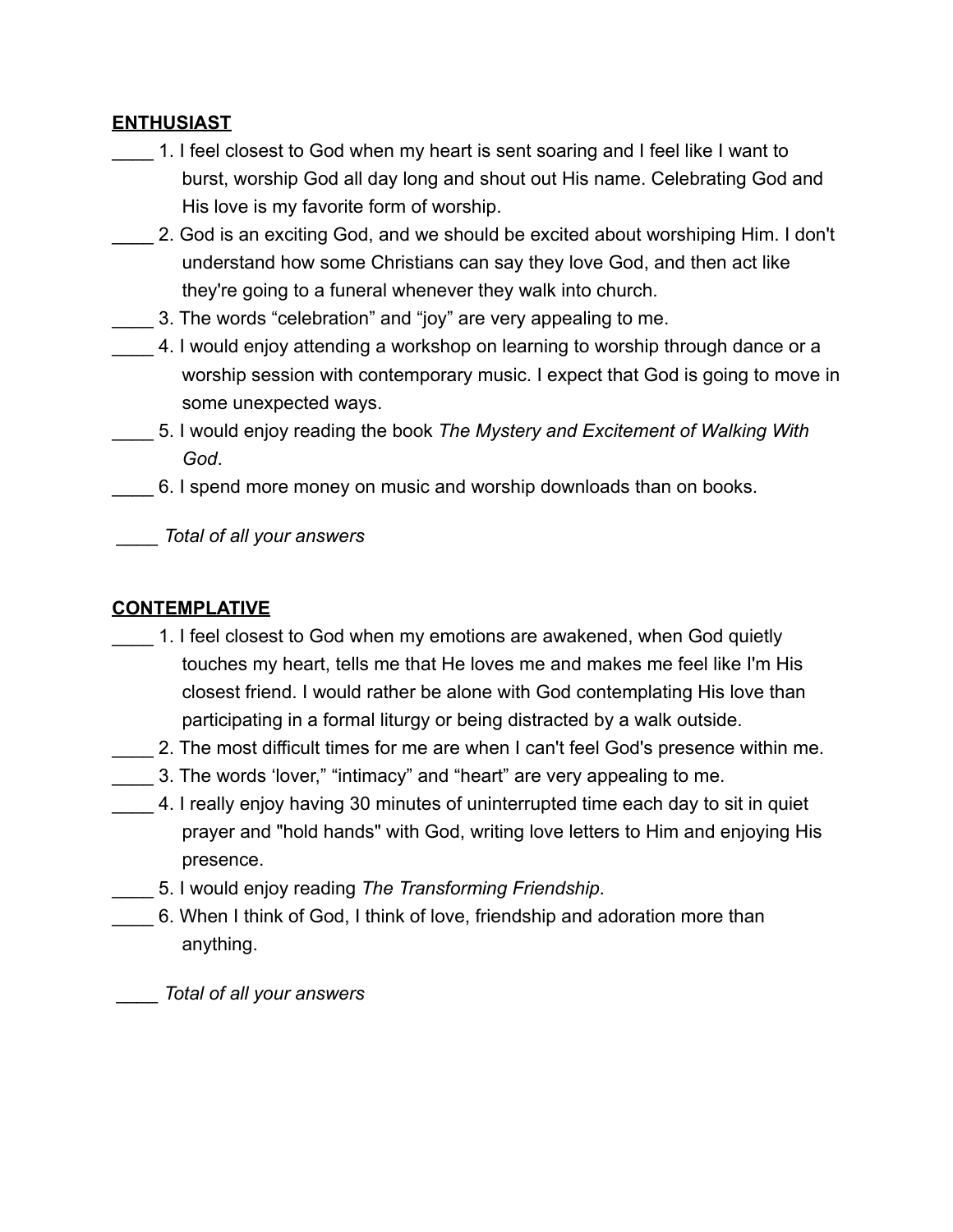#### **INTELLECTUAL**

1. I feel closer to God when I learn something new about Him that I didn't understand before. My mind needs to be stimulated. It's very important to me that I know exactly what I believe.

\_\_\_\_ 2. I get frustrated when the church focuses too much on feelings and spiritual experience. Of far more importance is the need to understand the Christian faith and to have proper doctrine.

- \_\_\_\_ 3. The words "concepts" and "truth" are very appealing to me.
- 4. I feel close to God when I participate in several hours of uninterrupted study time, reading God's Word or good Christian books and then perhaps having an opportunity to teach or participate in a discussion with a small group.
- \_\_\_\_ 5. A book on church history would be appealing to me.
- \_\_\_\_ 6. I spend more money on books than music.

 *\_\_\_\_ Total of all your answers*

The highest number of points possible in each section is 30. The higher your score, the stronger the dominance of this spiritual temperament is in your life. But remember, most of us have more than one temperament. Any score of 15 or higher indicates a tendency toward this temperament.

For more on the Sacred / Spiritual Pathways, read *The Sacred Pathways* by Gary Thomas.